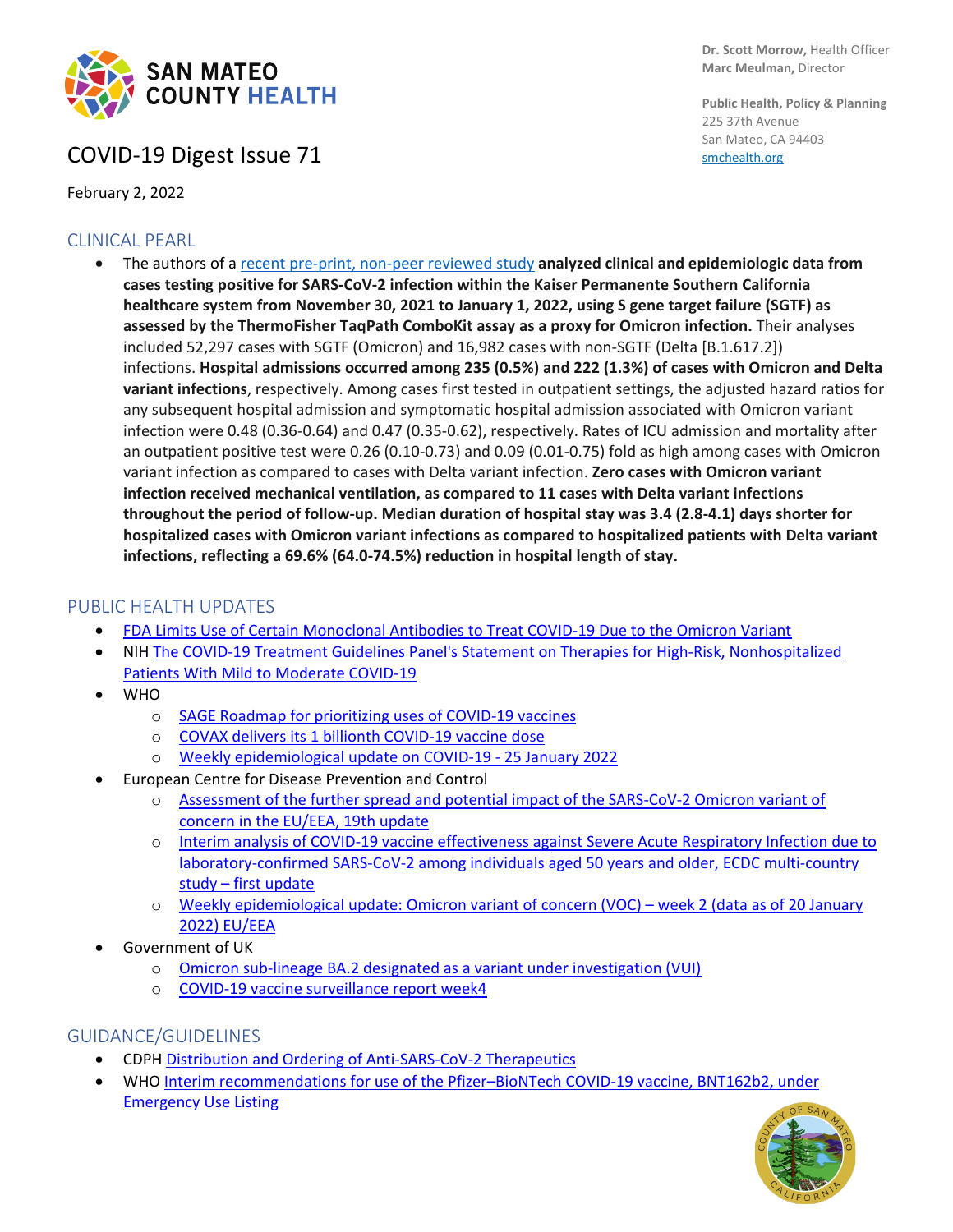

**Public Health, Policy & Planning** 225 37th Avenue San Mateo, CA 94403 [smchealth.org](https://www.smchealth.org/)

# COVID-19 Digest Issue 71

### RESOURCES

- CDC/IDSA COVID-19 Clinician Call [Outpatient COVID-19 Treatment Strategies for High-Risk Populations](https://www.idsociety.org/multimedia/clinician-calls/cdcidsa-covid-19-clinician-call-outpatient-covid-19-treatment-strategies-for-high-risk-populations/)
- HHS
	- o [COVID-19 Therapeutics Locator](https://covid-19-therapeutics-locator-dhhs.hub.arcgis.com/)
	- o [Hospital Utilization Dashboard](https://protect-public.hhs.gov/pages/hospital-utilization)
- CDPH
	- o [Fact Sheets: COVID-19 Therapeutics Allocated by CDPH](https://www.cdph.ca.gov/Programs/CID/DCDC/Pages/COVID-19/Fact-Sheets-COVID-19-Therapeutics.aspx)
	- o [Questions and Answers: Treatment Information for Providers and Facilities](https://www.cdph.ca.gov/Programs/CID/DCDC/Pages/COVID-19/Questions-and-Answers-Treatment-Information-for-Providers-and-Facilities.aspx)
- IDSA
	- o Podcasts: [Mental Health Stress and Burnout In Health Care Workers](https://www.idsociety.org/multimedia/podcasts/mental-health-stress-and-burnout-in-health-care-workers/)
	- o Media Briefing:
		- [The Latest on Long COVID](https://www.idsociety.org/multimedia/videos/idsa-media-briefing-the-latest-on-long-covid/)
			- **[COVID-19 & Omicron -](https://www.idsociety.org/multimedia/videos/idsa-media-briefing-covid-19--omicron---practical-advice/) Practical Advice**
- Center for Infectious Disease Research and Policy (CIDRAP) Osterholm Update:
	- o [Episode 87: Hope Is Not a Strategy](https://www.cidrap.umn.edu/covid-19/podcasts-webinars/episode-87)
	- o [Episode 88: Vaccines, Variants, and Long COVID](https://www.cidrap.umn.edu/covid-19/podcasts-webinars/episode-88)
- CDC [National Wastewater Surveillance System \(NWSS\)](https://www.cdc.gov/healthywater/surveillance/wastewater-surveillance/wastewater-surveillance.html?CDC_AA_refVal=https://www.cdc.gov/coronavirus/2019-ncov/cases-updates/wastewater-surveillance.html)
- Biobot Analytics [Nationwide Wastewater Monitoring Network](https://biobot.io/data/)
- Stanford Department of Medicine Grand Rounds [Long COVID: An Update and the Stanford PACS Clinic](https://www.youtube.com/watch?v=jbc_NhIRgcM)
- Kaiser Family Foundation
	- o [Update on COVID-19 Vaccination of 5-11 Year Olds in the U.S.](https://www.kff.org/coronavirus-covid-19/issue-brief/update-on-covid-19-vaccination-of-5-11-year-olds-in-the-u-s/)
	- o [KFF COVID-19 Vaccine Monitor: January 2022](https://www.kff.org/coronavirus-covid-19/poll-finding/kff-covid-19-vaccine-monitor-january-2022/)
	- o [The Red/Blue Divide in COVID-19 Vaccination Rates Continues: An Update](https://www.kff.org/policy-watch/the-red-blue-divide-in-covid-19-vaccination-rates-continues-an-update/?utm_campaign=KFF-2022-Coronavirus&utm_medium=email&_hsmi=201313193&_hsenc=p2ANqtz-9BnJ1unNEGZVnXUr7xcrapi8C3ri8H1JZCcjZD9zdcha4_TktpdIO-VB_jJNeDOlpn9Llm_8vR8FUjHcxC04oL-CoVRA&utm_content=201313193&utm_source=hs_email)

#### ACADEMIC/RESEARCH PAPERS

- *New England Journal of Medicine*
	- o [SARS-CoV-2 Omicron Variant Neutralization after mRNA-1273 Booster Vaccination](https://www.nejm.org/doi/full/10.1056/NEJMc2119912)
	- o [Effects of a Prolonged Booster Interval on Neutralization of Omicron Variant](https://www.nejm.org/doi/full/10.1056/NEJMc2119426)
	- o [Homologous and Heterologous Covid-19 Booster Vaccinations](https://www.nejm.org/doi/full/10.1056/NEJMoa2116414)
	- o [Lung Transplantation for Covid-19–Related Respiratory Failure in the United States](https://www.nejm.org/doi/10.1056/NEJMc2117024)
- *medRxiv*
	- o [Association between vaccination status and reported incidence of post-acute COVID-19 symptoms in](https://www.medrxiv.org/content/10.1101/2022.01.05.22268800v2)  [Israel: a cross-sectional study of patients tested between March 2020 and November 2021](https://www.medrxiv.org/content/10.1101/2022.01.05.22268800v2)
	- o [Discordant SARS-CoV-2 PCR and Rapid Antigen Test Results When Infectious: A December 2021](https://www.medrxiv.org/content/10.1101/2022.01.04.22268770v1)  [Occupational Case Series](https://www.medrxiv.org/content/10.1101/2022.01.04.22268770v1)
	- o [Direct Comparison of SARS-CoV-2 Nasal RT-PCR and Rapid Antigen Test \(BinaxNOW™\) at a](https://www.medrxiv.org/content/10.1101/2022.01.08.22268954v4)  [Community Testing Site During an Omicron Surge](https://www.medrxiv.org/content/10.1101/2022.01.08.22268954v4)
- *JAMA*
	- o [Association Between 3 Doses of mRNA COVID-19 Vaccine and Symptomatic Infection Caused by the](https://jamanetwork.com/journals/jama/fullarticle/2788485)  [SARS-CoV-2 Omicron and Delta Variants](https://jamanetwork.com/journals/jama/fullarticle/2788485)
	- o [Booster Vaccination to Prevent COVID-19 in the Era of Omicron -](https://jamanetwork.com/journals/jama/fullarticle/2788487) An Effective Part of a Layered Public [Health Approach](https://jamanetwork.com/journals/jama/fullarticle/2788487)
	- o [Comparison of mRNA-1273 and BNT162b2 Vaccines on Breakthrough SARS-CoV-](https://jamanetwork.com/journals/jama/fullarticle/2788408)[2 Infections, Hospitalizations, and Death During the Delta-Predominant Period](https://jamanetwork.com/journals/jama/fullarticle/2788408)

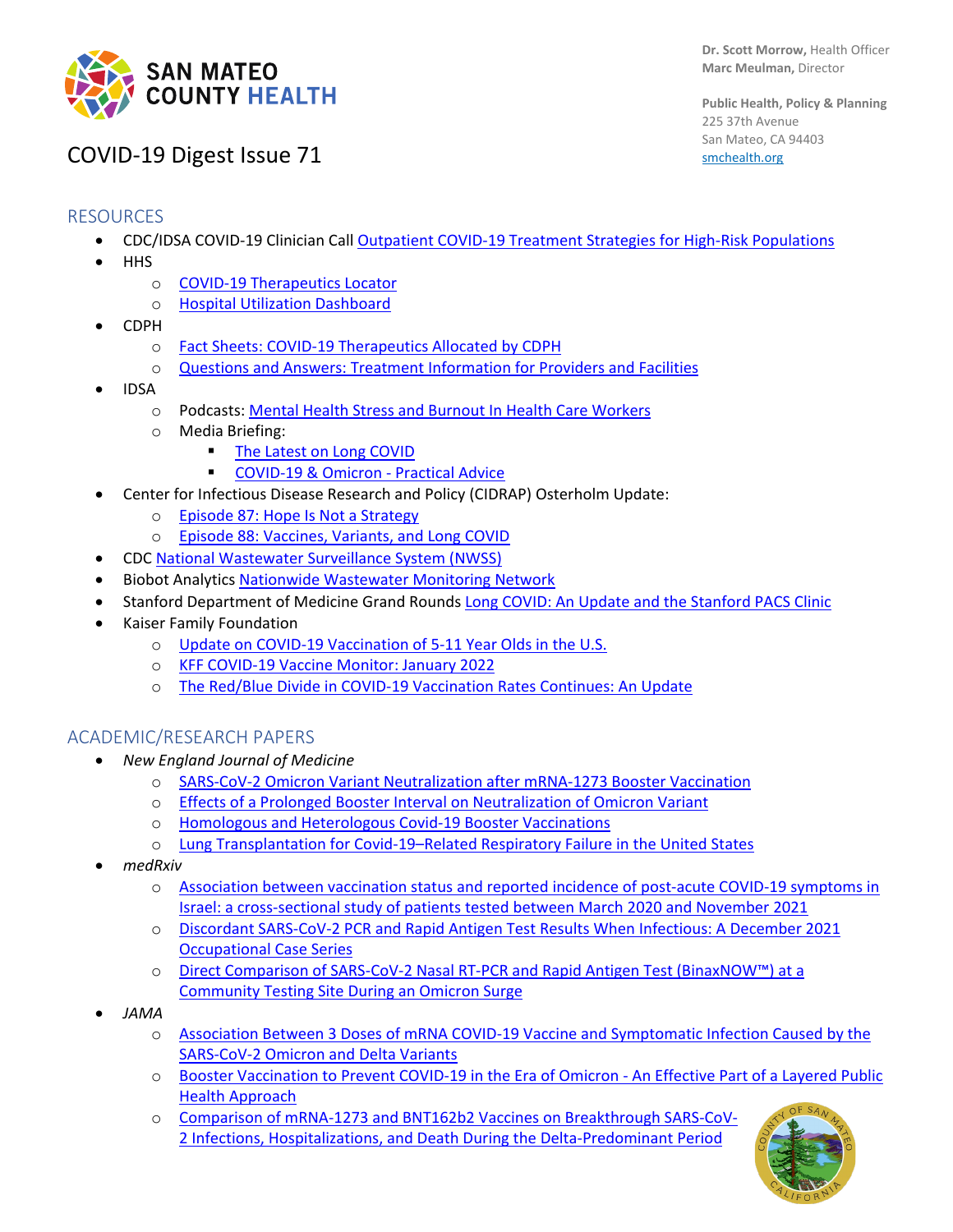

**Public Health, Policy & Planning** 225 37th Avenue San Mateo, CA 94403 [smchealth.org](https://www.smchealth.org/)

# COVID-19 Digest Issue 71

- o [Myocarditis Cases Reported After mRNA-Based COVID-19 Vaccination in the US From December](https://jamanetwork.com/journals/jama/fullarticle/2788346)  [2020 to August 2021](https://jamanetwork.com/journals/jama/fullarticle/2788346)
- o [Effect of P2Y12 Inhibitors on Survival Free of Organ Support Among Non–Critically Ill Hospitalized](https://jamanetwork.com/journals/jama/fullarticle/2788141)  Patients With COVID-19 - [A Randomized Clinical Trial](https://jamanetwork.com/journals/jama/fullarticle/2788141)
- o [Assessment of Clinical Outcomes Among Children and Adolescents Hospitalized With COVID-19 in 6](https://jamanetwork.com/journals/jamapediatrics/fullarticle/2788373)  [Sub-Saharan African Countries](https://jamanetwork.com/journals/jamapediatrics/fullarticle/2788373)
- o [Frequency of Adverse Events in the Placebo Arms of COVID-19 Vaccine Trials -](https://jamanetwork.com/journals/jamanetworkopen/fullarticle/2788172) A Systematic Review [and Meta-analysis](https://jamanetwork.com/journals/jamanetworkopen/fullarticle/2788172)
- o [Clinical Outcomes Among Patients With 1-Year Survival Following Intensive Care Unit Treatment for](https://jamanetwork.com/journals/jama/fullarticle/2788504)  [COVID-19](https://jamanetwork.com/journals/jama/fullarticle/2788504)
- o [Trends in Psychological Distress Among US Adults During Different Phases of the COVID-19 Pandemic](https://jamanetwork.com/journals/jamanetworkopen/fullarticle/2788313)
- o [False-Positive Results in Rapid Antigen Tests for SARS-CoV-2](https://jamanetwork.com/journals/jama/fullarticle/2788067)
- o [Incidence of New-Onset Type 1 Diabetes Among US Children During the COVID-19 Global Pandemic](https://jamanetwork.com/journals/jamapediatrics/fullarticle/2788283)
- o [Changes in COVID-19 Vaccine Hesitancy Among Black and White Individuals in the US](https://jamanetwork.com/journals/jamanetworkopen/fullarticle/2788286)
- o [Association of Major Depressive Symptoms With Endorsement of COVID-19 Vaccine Misinformation](https://jamanetwork.com/journals/jamanetworkopen/fullarticle/2788284)  Among [US Adults](https://jamanetwork.com/journals/jamanetworkopen/fullarticle/2788284)
- o [Physician Health Care Visits for Mental Health and Substance Use During the COVID-19 Pandemic in](https://jamanetwork.com/journals/jamanetworkopen/fullarticle/2788289)  [Ontario, Canada](https://jamanetwork.com/journals/jamanetworkopen/fullarticle/2788289)
- o [Immunogenicity and Safety of a Third SARS-CoV-2 Vaccine Dose in Patients With Multiple Sclerosis](https://jamanetwork.com/journals/jamaneurology/fullarticle/2787974)  [and Weak Immune Response After COVID-19 Vaccination](https://jamanetwork.com/journals/jamaneurology/fullarticle/2787974)
- o [Association of Convalescent Plasma Treatment With Clinical Status in Patients Hospitalized With](https://jamanetwork.com/journals/jamanetworkopen/fullarticle/2788377)  COVID-19 - [A Meta-analysis](https://jamanetwork.com/journals/jamanetworkopen/fullarticle/2788377)
- *Emerging Infectious Diseases*
	- o [Effectiveness of mRNA BNT162b2 Vaccine 6 Months after Vaccination among Patients in Large Health](https://protect-us.mimecast.com/s/_k5eCXDXrxF5gmYBcWf3fn)  [Maintenance Organization, Israel](https://protect-us.mimecast.com/s/_k5eCXDXrxF5gmYBcWf3fn)
	- o [Comparative Effectiveness of Coronavirus Vaccine in Preventing Breakthrough Infections among](https://protect-us.mimecast.com/s/vqDyCYEYypC1v5xkFKreCa)  [Vaccinated Persons Infected with Delta and Alpha Variants](https://protect-us.mimecast.com/s/vqDyCYEYypC1v5xkFKreCa)
	- o [Comparison of Complications after Coronavirus Disease and Seasonal Influenza, South Korea](https://protect-us.mimecast.com/s/4H9wC31ryRcAPZQ7urzXW3)
	- o [Serial Interval and Transmission Dynamics during SARS-CoV-2 Delta Variant Predominance, South](https://protect-us.mimecast.com/s/FMvpC82zM8IvA9ROsOP088)  [Korea](https://protect-us.mimecast.com/s/FMvpC82zM8IvA9ROsOP088)
	- o [High-Dose Convalescent Plasma for Treatment of Severe COVID-19](https://protect-us.mimecast.com/s/18iiCOYXPlTRjBBEIwc6RR)
	- o [Postvaccination Multisystem Inflammatory Syndrome in Adult with No Evidence of Prior SARS-CoV-2](https://protect-us.mimecast.com/s/Tr-VC9rAD6h368BRu7fbcY)  [Infection](https://protect-us.mimecast.com/s/Tr-VC9rAD6h368BRu7fbcY)
	- o [SARS-CoV-2 Cross-Reactivity in Prepandemic Serum from Rural Malaria-Infected Persons, Cambodia](https://protect-us.mimecast.com/s/uXZPC0Ro0qIo9j3JsxppWI)
	- o [SARS-CoV-2 B.1.619 and B.1.620 Lineages, South Korea, 2021](https://protect-us.mimecast.com/s/B2wRCo2njRIq1kzlhAX2YT)
	- o [SARS-CoV-2 Seroprevalence before Delta Variant Surge, Chattogram, Bangladesh, March–June 2021](https://protect-us.mimecast.com/s/tN-jCpYokwTMJ58QuniIC8)
	- o [Surveillance of Rodent Pests for SARS-CoV-2 and Other Coronaviruses, Hong Kong](https://protect-us.mimecast.com/s/DR_LCrkqmZFVzxvwCEmmlc)
	- o [SARS-CoV-2 Circulation, Guinea, March 2020–July 2021](https://protect-us.mimecast.com/s/wza3Cv2x8qINPv6OUpchfK)
	- o [Probable Transmission of SARS-CoV-2 Omicron Variant in Quarantine Hotel, Hong Kong, China,](https://protect-us.mimecast.com/s/GEiDCwpyK9c84o10h09TFK)  [November 2021](https://protect-us.mimecast.com/s/GEiDCwpyK9c84o10h09TFK)
	- o [Seroprevalence of SARS-CoV-2 Antibodies in Adults, Arkhangelsk, Russia](https://protect-us.mimecast.com/s/pKfrCERX0OI9zBD1FNwpb8k)
	- o [Predictors of Nonseroconversion after SARS-CoV-2 Infection](https://protect-us.mimecast.com/s/FGYnCM8KJDcOLjZxcwGB2aN)
	- o [Return of Norovirus and Rotavirus Activity in Winter 2020‒21 in City with Strict COVID](https://protect-us.mimecast.com/s/lPtoCJ6KNDcrw4RmuK6uEx)-19 Control [Strategy, Hong Kong, China](https://protect-us.mimecast.com/s/lPtoCJ6KNDcrw4RmuK6uEx)

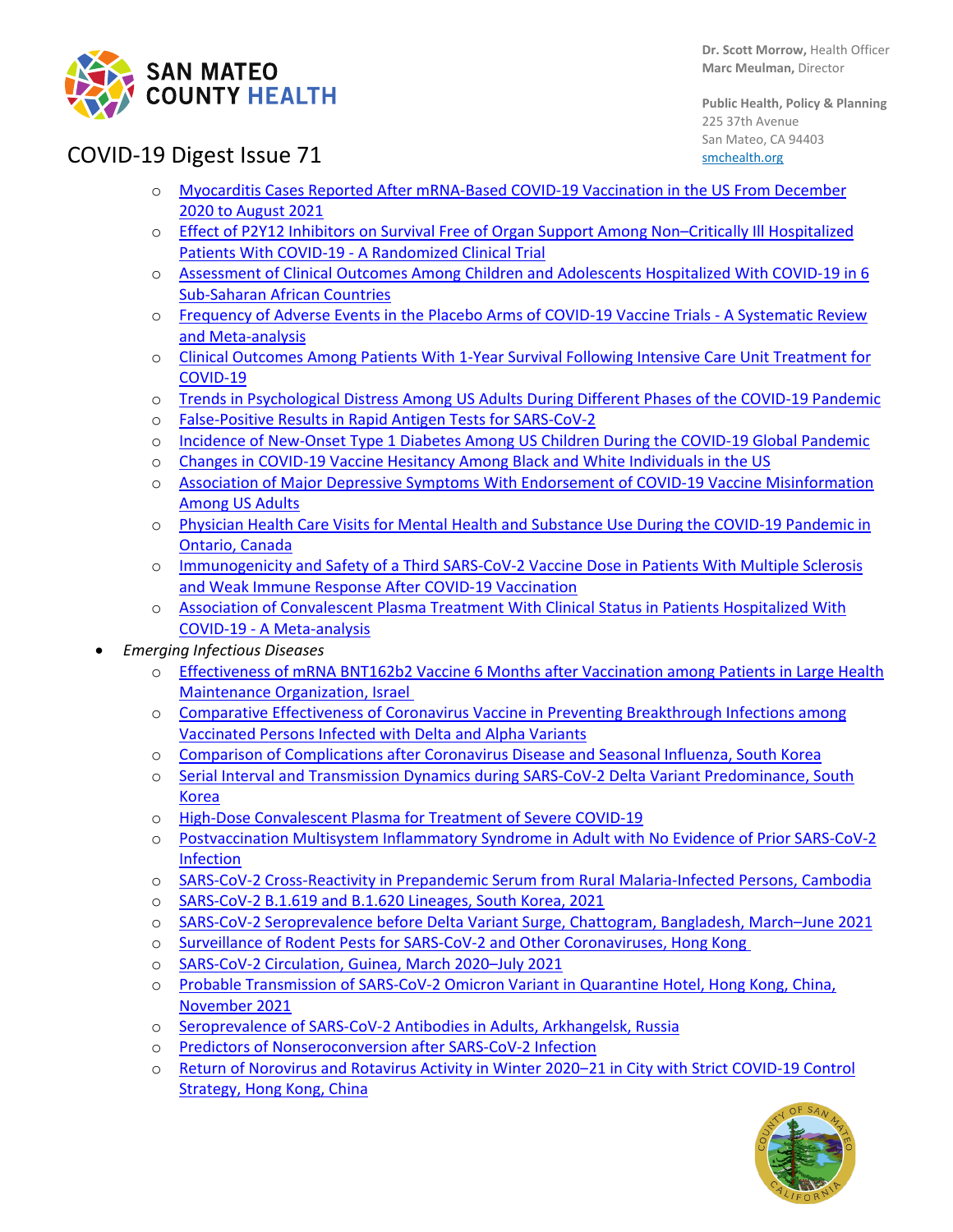

## COVID-19 Digest Issue 71

**Public Health, Policy & Planning** 225 37th Avenue San Mateo, CA 94403 [smchealth.org](https://www.smchealth.org/)

- *Open Forum Infectious Diseases*
	- Sustained Reduction in Urgent Care Antibiotic Prescribing During the COVID-19 pandemic: An [Academic Medical Center's Experience](https://academic.oup.com/ofid/advance-article/doi/10.1093/ofid/ofab662/6513825?login=false)
- *The Lancet*
	- o [Three-dose vaccination elicits neutralising antibodies against omicron](https://www.thelancet.com/journals/lancet/article/PIIS0140-6736(22)00092-7/fulltext)
	- o [Early assessment of the clinical severity of the SARS-CoV-2 omicron variant in South Africa: a data](https://www.thelancet.com/journals/lancet/article/PIIS0140-6736(22)00017-4/fulltext)  [linkage study](https://www.thelancet.com/journals/lancet/article/PIIS0140-6736(22)00017-4/fulltext)
- *BMJ*
	- o [Diagnostic accuracy of rapid point-of-care tests for diagnosis of current SARS-CoV-2 infections in](https://ebm.bmj.com/content/early/2022/01/04/bmjebm-2021-111828)  [children: a systematic review and meta-analysis](https://ebm.bmj.com/content/early/2022/01/04/bmjebm-2021-111828)
- *PLOS*
	- o [Knowledge barriers in a national symptomatic-COVID-19 testing programme](https://journals.plos.org/globalpublichealth/article?id=10.1371/journal.pgph.0000028)
	- o [Overall and cause-specific hospitalisation and death after COVID-19 hospitalisation in England: A](https://journals.plos.org/plosmedicine/article?id=10.1371/journal.pmed.1003871)  [cohort study using linked primary care, secondary care, and death registration data in the](https://journals.plos.org/plosmedicine/article?id=10.1371/journal.pmed.1003871)  [OpenSAFELY platform](https://journals.plos.org/plosmedicine/article?id=10.1371/journal.pmed.1003871)
- *Nature*
	- o The UGT2A1/UGT2A2 [locus is associated with COVID-19-related loss of smell or taste](https://www.nature.com/articles/s41588-021-00986-w)
	- o [No infectious SARS-CoV-2 in breast milk from a cohort of 110 lactating women](https://www.nature.com/articles/s41390-021-01902-y)
	- o [COVID-19: endemic doesn't mean harmless](https://www.nature.com/articles/d41586-022-00155-x)
- *Science* 
	- o [Neutralization of SARS-CoV-2 Omicron by BNT162b2 mRNA vaccine–elicited human sera](https://www.science.org/doi/10.1126/science.abn7591)
	- o [Vaccination with BNT162b2 reduces transmission of SARS-CoV-2 to household contacts in Israel](https://www.science.org/doi/10.1126/science.abl4292)
	- o [Indirect protection of children from SARS-CoV-2 infection through parental vaccination](https://www.science.org/doi/10.1126/science.abm3087)
- *Cell*
	- o [SARS-CoV-2 breakthrough infections elicit potent, broad and durable neutralizing antibody responses](https://www.cell.com/cell/pdf/S0092-8674(22)00069-1.pdf?_returnURL=https%3A%2F%2Flinkinghub.elsevier.com%2Fretrieve%2Fpii%2FS0092867422000691%3Fshowall%3Dtrue)
	- o [Multiple Early Factors Anticipate Post-Acute COVID-19 Sequelae](https://www.cell.com/cell/pdf/S0092-8674(22)00072-1.pdf?_returnURL=https%3A%2F%2Flinkinghub.elsevier.com%2Fretrieve%2Fpii%2FS0092867422000721%3Fshowall%3Dtrue)
- *Eurosurveillance* 
	- o [Reduced risk of hospitalisation among reported COVID-19 cases infected with the SARS-CoV-2](https://www.eurosurveillance.org/content/10.2807/1560-7917.ES.2022.27.4.2200077)  [Omicron BA.1 variant compared with the Delta variant, Norway, December 2021 to January 2022](https://www.eurosurveillance.org/content/10.2807/1560-7917.ES.2022.27.4.2200077)
	- o [Increased risk of infection with SARS-CoV-2 Omicron BA.1 compared with Delta in vaccinated and](https://www.eurosurveillance.org/content/10.2807/1560-7917.ES.2022.27.4.2101196)  [previously infected individuals, the Netherlands, 22 November 2021 to 19 January 2022](https://www.eurosurveillance.org/content/10.2807/1560-7917.ES.2022.27.4.2101196)
- *European Respiratory Journal*
	- Pulse oximeters' measurements vary across ethnic groups: An observational study in patients with [Covid-19 infection](https://erj.ersjournals.com/content/early/2022/01/20/13993003.03246-2021)
- *Canadian Medical Association Journal*
	- o [Remdesivir for the treatment of patients in hospital with COVID-19 in Canada: a randomized](https://www.cmaj.ca/content/early/2022/01/19/cmaj.211698)  [controlled trial](https://www.cmaj.ca/content/early/2022/01/19/cmaj.211698)
- *Japan National Institute of Infectious Diseases*
	- o [Active epidemiological investigation on SARS-CoV-2 infection caused by Omicron variant \(Pango](https://www.niid.go.jp/niid/en/2019-ncov-e/10884-covid19-66-en.html)  [lineage B.1.1.529\) in Japan: preliminary report on infectious period](https://www.niid.go.jp/niid/en/2019-ncov-e/10884-covid19-66-en.html)
- *Annals of Internal Medicine* 
	- o [Antibody Response to a Fourth Messenger RNA COVID-19 Vaccine Dose in Kidney Transplant](https://www.acpjournals.org/doi/10.7326/L21-0598)  [Recipients: A Case Series](https://www.acpjournals.org/doi/10.7326/L21-0598)
- *Blood Advances*
	- o [CD19-positive lymphocyte count is critical for acquisition of anti-SARS-CoV-2 IgG](https://ashpublications.org/bloodadvances/article/doi/10.1182/bloodadvances.2021006302/483520/CD19-positive-lymphocyte-count-is-critical-for)  [after vaccination in B-cell lymphoma](https://ashpublications.org/bloodadvances/article/doi/10.1182/bloodadvances.2021006302/483520/CD19-positive-lymphocyte-count-is-critical-for)

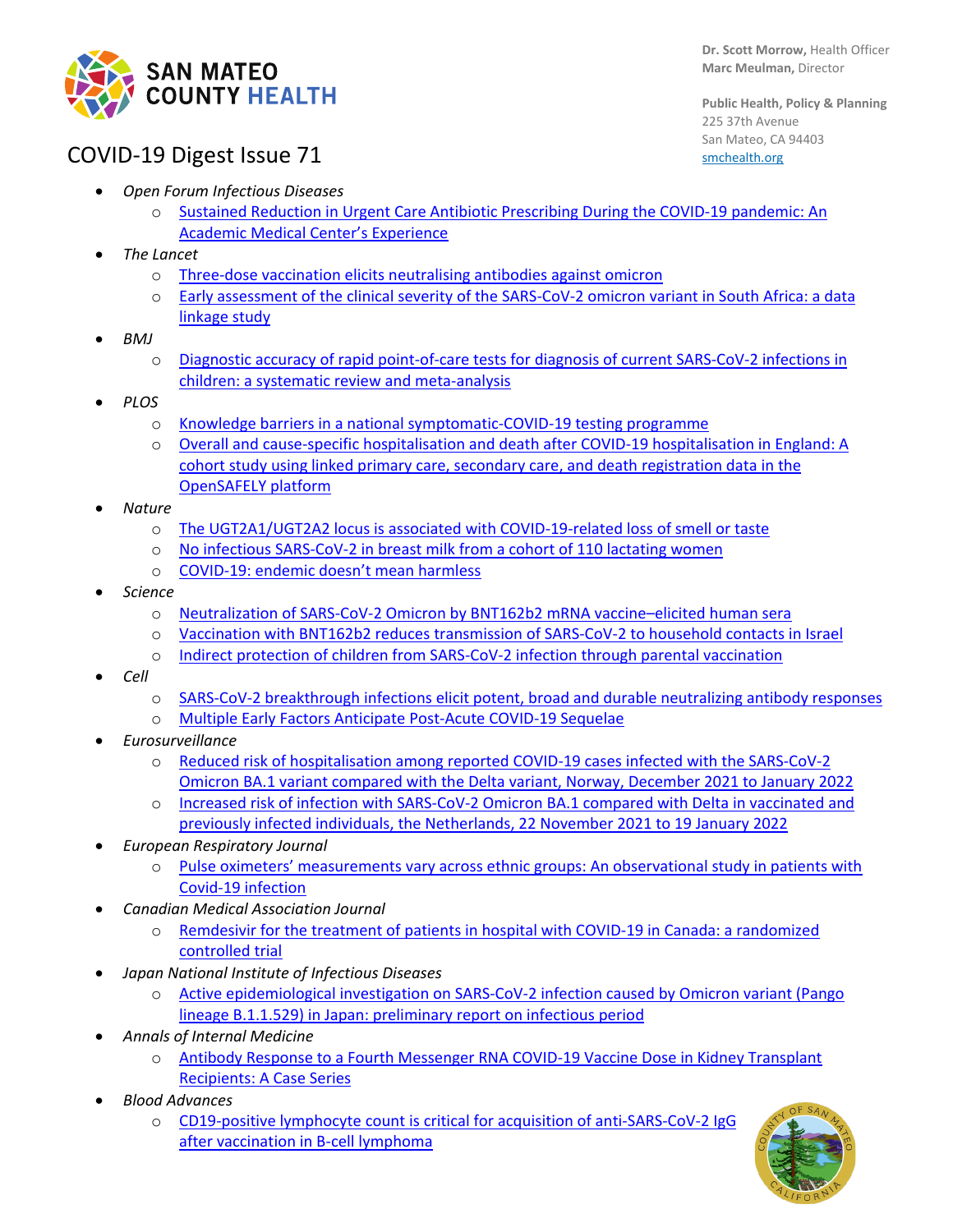

**Public Health, Policy & Planning** 225 37th Avenue San Mateo, CA 94403 [smchealth.org](https://www.smchealth.org/)

# COVID-19 Digest Issue 71

- *American Journal of Epidemiology* 
	- o [A prospective cohort study of COVID-19 vaccination, SARS-CoV-2 infection, and fertility](https://academic.oup.com/aje/advance-article/doi/10.1093/aje/kwac011/6511811)
- *Journal of the American Heart Association*
	- o [Longitudinal Assessment of Cardiac Outcomes of Multisystem Inflammatory Syndrome in Children](https://www.ahajournals.org/doi/10.1161/JAHA.121.023251)  [Associated With COVID-19 Infections](https://www.ahajournals.org/doi/10.1161/JAHA.121.023251)
- *Clinical and Experimental Immunology*
	- o [SARS-CoV-2 vaccine responses following CD20-depletion treatment in patients with haematological](https://academic.oup.com/cei/article/207/1/3/6446890)  [and rheumatological disease: a West Midlands Research Consortium study](https://academic.oup.com/cei/article/207/1/3/6446890)
- *Journal of Natural Products* 
	- o [Cannabinoids Block Cellular Entry of SARS-CoV-2 and the Emerging Variants](https://pubs.acs.org/doi/pdf/10.1021/acs.jnatprod.1c00946)
- *US Government Accountability Office* 
	- o [COVID-19:Significant Improvements Are Needed for Overseeing Relief Funds and Leading Responses](https://www.gao.gov/products/gao-22-105291)  [to Public Health Emergencies](https://www.gao.gov/products/gao-22-105291)

#### **MMWR**

- [Effectiveness of a Third Dose of Pfizer-BioNTech and Moderna Vaccines in Preventing COVID-19](https://protect-us.mimecast.com/s/5ULACPNKzmuGwxkAuZtQnb)  [Hospitalization Among Immunocompetent and Immunocompromised Adults —](https://protect-us.mimecast.com/s/5ULACPNKzmuGwxkAuZtQnb) United States, August– [December 2021](https://protect-us.mimecast.com/s/5ULACPNKzmuGwxkAuZtQnb)
- Effectiveness of a Third Dose of mRNA Vaccines Against COVID-19–Associated Emergency Department and [Urgent Care Encounters and Hospitalizations Among Adults During Periods of Delta and Omicron Variant](https://www.cdc.gov/mmwr/volumes/71/wr/mm7104e3.htm)  Predominance — [VISION Network, 10 States, August 2021–](https://www.cdc.gov/mmwr/volumes/71/wr/mm7104e3.htm)
- [Trends in Disease Severity and Health Care Utilization During the Early Omicron Variant Period Compared](https://protect-us.mimecast.com/s/z1BVCXDXrxF5R6zjCkBZc8)  [with Previous SARS-CoV-2 High Transmission Periods —](https://protect-us.mimecast.com/s/z1BVCXDXrxF5R6zjCkBZc8) United States, December 2020–January 2022
- [COVID-19 Incidence and Death Rates Among Unvaccinated and Fully Vaccinated Adults with and Without](https://www.cdc.gov/mmwr/volumes/71/wr/mm7104e2.htm)  [Booster Doses During Periods of Delta and Omicron Variant Emergence —](https://www.cdc.gov/mmwr/volumes/71/wr/mm7104e2.htm) 25 U.S. Jurisdictions, April 4– [December 25, 2021](https://www.cdc.gov/mmwr/volumes/71/wr/mm7104e2.htm)
- *Notes from the Field*[: Early Evidence of the SARS-CoV-2 B.1.1.529 \(Omicron\) Variant in Community](https://www.cdc.gov/mmwr/volumes/71/wr/mm7103a5.htm?ACSTrackingID=USCDC_935_DM73591&ACSTrackingLabel=New%20Report%3A%20Detecting%20COVID-19%20Variants%20in%20Wastewater&deliveryName=USCDC_935_DM73591)  Wastewater — [United States, November–December 2021](https://www.cdc.gov/mmwr/volumes/71/wr/mm7103a5.htm?ACSTrackingID=USCDC_935_DM73591&ACSTrackingLabel=New%20Report%3A%20Detecting%20COVID-19%20Variants%20in%20Wastewater&deliveryName=USCDC_935_DM73591)
- [COVID-19 Cases and Hospitalizations by COVID-19 Vaccination Status and Previous COVID-19 Diagnosis —](https://protect-us.mimecast.com/s/CEWsC5ywRnFjL8Glf2g8eP) [California and New York, May–November 2021](https://protect-us.mimecast.com/s/CEWsC5ywRnFjL8Glf2g8eP)
- [Use of the Janssen \(Johnson & Johnson\) COVID-19 Vaccine: Updated Interim Recommendations from the](https://protect-us.mimecast.com/s/esCSCkRjrQIWBy4NCyhrLJ)  [Advisory Committee on Immunization Practices —](https://protect-us.mimecast.com/s/esCSCkRjrQIWBy4NCyhrLJ) United States, December 2021

### HOT OFF THE (LAY) PRESS

- *New York Times*
	- o ['Stealth' variant no cause for alarm, but could slow case decline](https://www.nytimes.com/2022/01/30/health/stealth-omicron-variant.html)
	- o [The F.D.A. grants Moderna's vaccine full approval.](https://www.nytimes.com/live/2022/01/31/world/omicron-covid-vaccine-tests#the-fda-grants-modernas-vaccine-full-approval)
	- o [As COVID shots for kids stall, appeals are aimed at weary parents](https://www.nytimes.com/2022/01/29/health/covid-vaccine-children.html)
	- o [Yes, omicron is loosening its hold. But the pandemic has not ended](https://www.nytimes.com/2022/01/27/health/omicron-covid-pandemic.html)
	- o [A new poll asks: Why do some vaccinated people not get boosters](https://www.nytimes.com/live/2022/01/28/world/omicron-covid-vaccine-tests#a-new-poll-asks-why-do-some-vaccinated-people-not-get-boosters)
	- o [As New York reports glimmers of hope, states in the West are under pressure](https://www.nytimes.com/live/2022/01/23/world/omicron-covid-vaccine-tests#as-new-york-reports-glimmers-of-hope-states-in-the-west-are-under-pressure)
	- o [Omicron's spread could lead to 'stabilization and normalization,' a top W.H.O. official says](https://www.nytimes.com/live/2022/01/24/world/omicron-covid-vaccine-tests/who-expresses-hope-that-omicrons-spread-could-lead-to-stabilization-and-normalization)
	- o [Covid Hospitalization Plateau In Some Parts of the U.S., While A Crisis Remains In](https://www.nytimes.com/interactive/2022/01/21/us/covid-hospitalizations.html)  **[Others](https://www.nytimes.com/interactive/2022/01/21/us/covid-hospitalizations.html)**

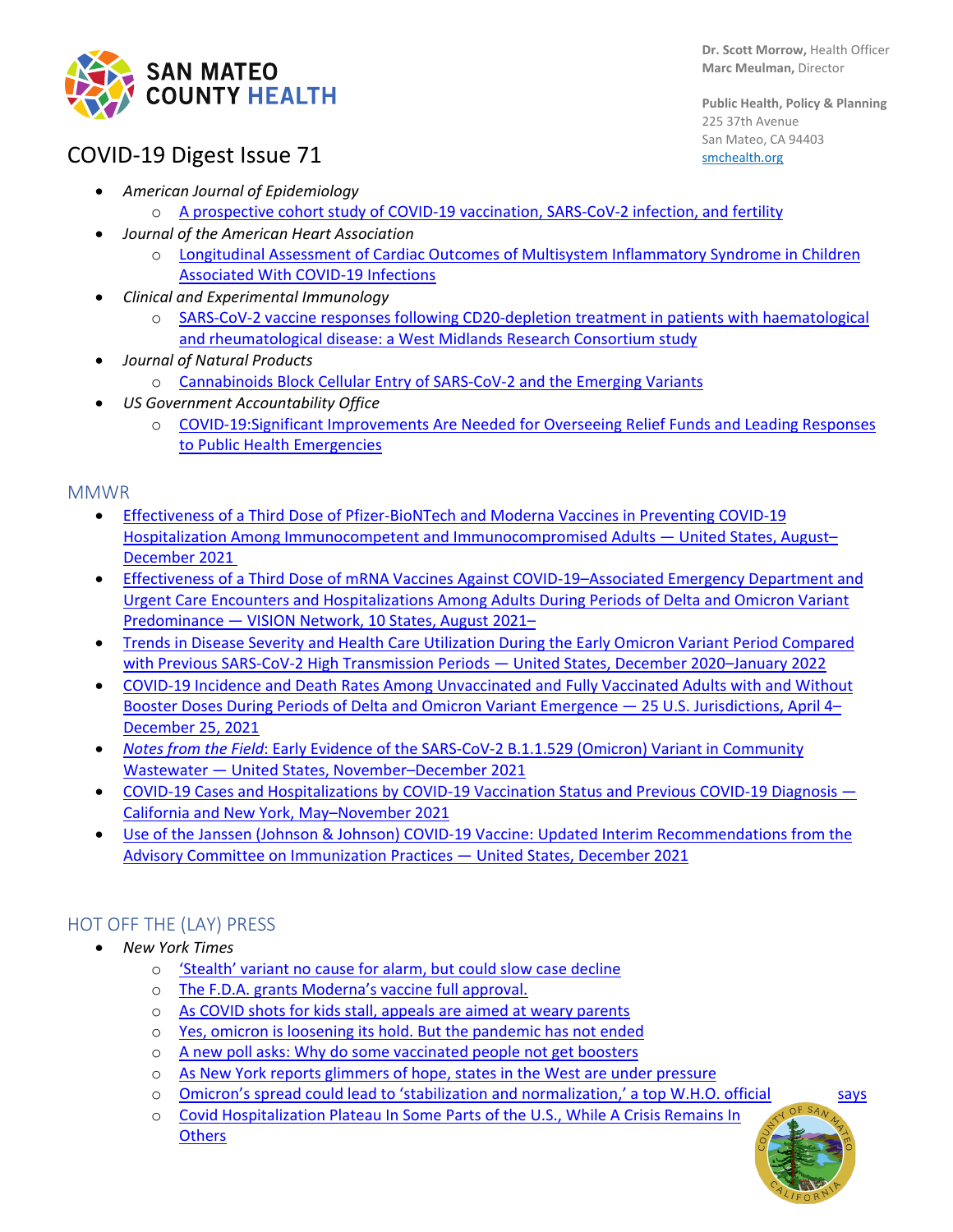

**Public Health, Policy & Planning** 225 37th Avenue San Mateo, CA 94403 [smchealth.org](https://www.smchealth.org/)

## COVID-19 Digest Issue 71

- o [Pfizer and Moderna booster shots were extremely effective in preventing those infected with](https://protect-us.mimecast.com/s/fUMMCW6KQOc9YvlJfKsGND)  [Omicron from being hospitalized, C.D.C. data shows.](https://protect-us.mimecast.com/s/fUMMCW6KQOc9YvlJfKsGND)
- o [The Biden administration is preparing to give away 400 million N95 masks at health centers and](https://protect-us.mimecast.com/s/8dBzCNkKYDFlmkxXhj0SmB)  [pharmacies across the U.S.](https://protect-us.mimecast.com/s/8dBzCNkKYDFlmkxXhj0SmB)
- o [Biden administration to issue 400 million masks from national stockpile](https://www.nytimes.com/live/2022/01/19/world/omicron-covid-vaccine-tests#usps-covid-free-kits)
- o The Biden administration will [give away masks in the 'largest deployment' of such equipment in U.S.](https://www.nytimes.com/live/2022/01/19/world/omicron-covid-vaccine-tests#covid-biden-free-masks)  [history](https://www.nytimes.com/live/2022/01/19/world/omicron-covid-vaccine-tests#covid-biden-free-masks)
- *CNN*
	- o [FDA considers limiting authorization of certain monoclonal antibody treatments](https://www.cnn.com/2022/01/22/health/fda-authorize-monoclonal-antibodies/index.html)
- *The Wall Street Journal*
	- o [Omicron Leaves Nurses Stretched Thin and Seeking Help From Burnout](https://www.wsj.com/articles/omicron-leaves-nurses-stretched-thin-and-seeking-help-from-burnout-11643025604?mod=hp_lead_pos5)
- *The Washington Post*
	- o [U.S. coronavirus hospitalizations slow, with the Northeast showing a steep decline](https://www.washingtonpost.com/health/2022/01/26/us-coronavirus-hospitalizations-omicron/)
	- o There's a new [version of omicron but so far it doesn't appear to be more dangerous](https://www.washingtonpost.com/health/2022/01/24/covid-omicron-ba2/)
	- o [U.S. tops highest seven-day death average since last year](https://www.washingtonpost.com/nation/2022/01/25/covid-omicron-variant-live-updates/)
	- o [Preventing the next pandemic requires a health overhaul](https://www.washingtonpost.com/opinions/2022/01/26/prevent-another-pandemic-disaster-we-must-fix-public-health/)
- *The Hill*
	- o [Biden administration limits use of two monoclonal antibody treatments](https://thehill.com/policy/healthcare/591129-biden-administration-limits-use-of-two-monoclonal-antibody-treatments)
- *Reuters*
	- o [Is COVID retreating in the U.S.? Data paints encouraging scenario](https://www.reuters.com/world/the-great-reboot/is-covid-retreating-us-data-paints-encouraging-scenario-2022-01-21/)
	- o [Austria set to make COVID shots compulsory after bill clears parliament](https://www.reuters.com/world/europe/austria-introduces-lottery-covid-vaccine-incentive-2022-01-20/)
	- o [EU told to prepare for fourth COVID vaccine](https://www.reuters.com/world/europe/eu-health-ministers-seek-common-line-over-fourth-covid-vaccine-dose-2022-01-21/) doses, if needed
- *Kaiser Health News*
	- o [Pharmacies Are Turning Away Immunocompromised Patients Seeking 4th Covid Shot](https://khn.org/news/article/pharmacies-are-turning-away-immunocompromised-patients-seeking-4th-covid-shot/)
	- o [CDC Tells Pharmacies to Give 4th Covid Shots to Immunocompromised Patients](https://khn.org/news/article/cdc-tells-pharmacies-to-give-4th-covid-shots-to-immunocompromised-patients/)
- *The New Yorker*
	- o [Even as Omicron Wanes, New York City's Teachers Are in a Holding Pattern](https://www.newyorker.com/news/annals-of-education/even-as-omicron-wanes-new-york-citys-teachers-are-in-a-holding-pattern?utm_source=nl&utm_brand=tny&utm_mailing=TNY_Daily_Control_012022&utm_campaign=aud-dev&utm_medium=email&utm_term=tny_daily_recirc&bxid=5ec224d8a9edff5527505caa&cndid=61138842&hasha=76b0e58c87ce9b677e5e3efd8b84d7fb&hashb=fa8a4a6606c166f8a143fab9ad9fa1141b3aff96&hashc=11145baac4d4317848bac507e196627100d5d91f193bad3d6809aa4e38588cfb&esrc=bounceX&mbid=CRMNYR012019)
- *AP News*
	- o [COVID-19 vaccine booster drive is faltering in the US](https://apnews.com/article/coronavirus-pandemic-health-492fb86ff65c0f9a2d87b129e5da90a4)
- *CBS News*
	- o [Lawmakers call for investigation into reports of at-home COVID test price gouging](https://www.cbsnews.com/news/senators-seek-information-covid-test-price-gouging/)
- *USA Today*
	- o [America's pandemic worries are higher now than before vaccines were widely available, poll finds](https://www.usatoday.com/story/news/nation/2022/01/20/covid-19-worries-social-distancing-up-omicron-surges-gallup-poll/6582771001/)
- *NPR*
	- o [Pfizer and BioNTech begin testing an omicron-specific COVID-19 vaccine](https://www.npr.org/2022/01/25/1075519101/omicron-vaccine-covid-19-pfizer-biontech)
	- o [12 Surprising Ways People are Finding Joy in the Pandemic](https://www.npr.org/sections/health-shots/2022/01/22/1074057166/find-joy-covid-pandemic)
	- o Los Angeles school [district tells students to upgrade from cloth masks](https://www.npr.org/2022/01/23/1075206432/los-angeles-school-district-tells-students-to-upgrade-from-cloth-masks)
	- o ['Risk No Matter Where I Go': For Many Disabled People, A Future of Ever-Present COVID Is Daunting](https://www.kqed.org/news/11902253/risk-no-matter-where-i-go-for-many-disabled-people-a-future-of-ever-present-covid-is-daunting)
	- o [Community COVID Clinics Fill Crucial Need in Underserved Communities —](https://www.kqed.org/news/11902149/community-covid-clinics-fill-crucial-need-in-underserved-communities-but-are-strapped-for-resources) But Are Strapped for **[Resources](https://www.kqed.org/news/11902149/community-covid-clinics-fill-crucial-need-in-underserved-communities-but-are-strapped-for-resources)**
- *Politico*
	- o [How many health care workers are vaccinated? It's anyone's guess.](https://www.politico.com/news/2022/01/19/health-care-workers-hospitals-vaccinated-527392)
- *The Atlantic*
	- o [Will Omicron Leave Most of Us Immune?](https://www.theatlantic.com/health/archive/2022/01/omicron-wave-immunity/621324/)
	- o [The Worst of the Omicron Wave Could Still Be Coming](https://www.theatlantic.com/science/archive/2022/01/omicron-peak-covid-what-happens-next/621257/?campaign_id=9&emc=edit_nn_20220119&instance_id=50672&nl=the-morning®i_id=130283546&segment_id=80081&te=1&user_id=d8aa95be707fe46c27653a88d04e4dc0)

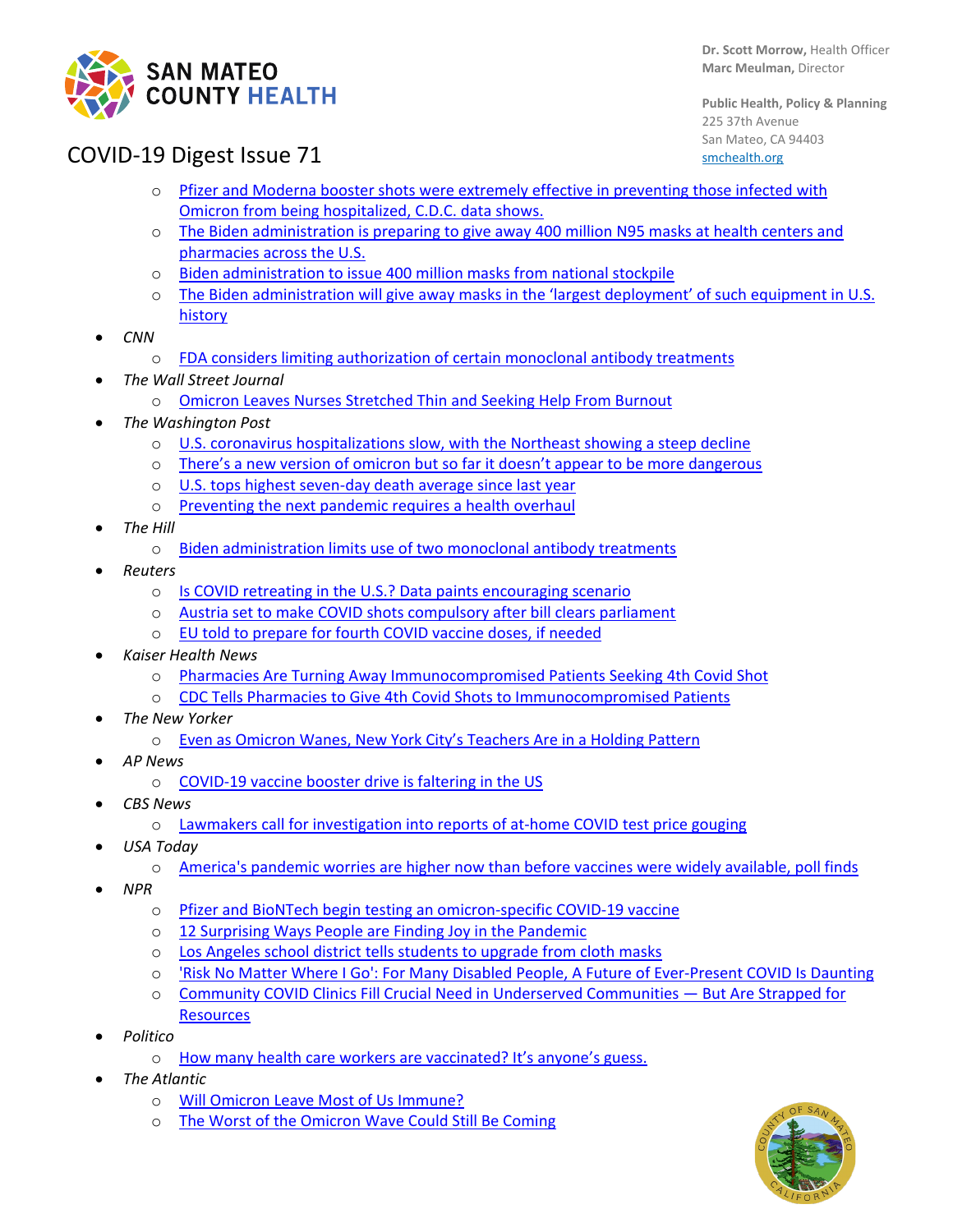

**Public Health, Policy & Planning** 225 37th Avenue San Mateo, CA 94403 [smchealth.org](https://www.smchealth.org/)

## COVID-19 Digest Issue 71

- *Foreign Affairs*
	- o The Pandemic of Unknowns [Reaching a New Normal in an Age of Uncertainty](https://www.foreignaffairs.com/articles/world/2022-01-22/pandemic-unknowns)
- *Vox News*
	- o [Why Covid-19 is always one step ahead of the US response](https://www.vox.com/coronavirus-covid19/2022/1/20/22889364/joe-biden-covid-19-omicron-plan-free-tests-masks)
	- o [The parents of the youngest children are not okay](https://www.vox.com/22892065/omicron-covid-kids-risk-daycare-hospitalizations?fbclid=IwAR1zdtf3aCPFmEs-QTiyeTwOzsSnJ0k0zx_yPkmokmtP4CSYiP2qHuKP2vU)
- *Popular Science* 
	- o [Inside the lab using bones to study COVID and hearing loss](https://www.popsci.com/health/covid-hearing-loss-research/)
	- o [Why healthy, vaccinated people should still care about Omicron](https://www.popsci.com/health/omicron-risk-medical-conditions/)
	- o [Some people still can't smell or taste a year after COVID](https://www.popsci.com/health/covid-smell-taste-long-term-effects/)
- *CEPI News*
	- o [CEPI and Institut Pasteur de Dakar partner to advance COVID-19 vaccine manufacturing in Africa](https://cepi.net/news_cepi/cepi-and-institut-pasteur-de-dakar-partner-to-advance-covid-19-vaccine-manufacturing-in-africa/)
- *Pfizer Press Releases*
	- o [Pfizer and BioNTech Initiate Study to Evaluate Omicron-Based COVID-19 Vaccine in Adults 18 to 55](https://www.pfizer.com/news/press-release/press-release-detail/pfizer-and-biontech-initiate-study-evaluate-omicron-based)  [Years of Age](https://www.pfizer.com/news/press-release/press-release-detail/pfizer-and-biontech-initiate-study-evaluate-omicron-based)
- *Moderna Press Releases*
	- o [MODERNA ANNOUNCES FIRST PARTICIPANT DOSED IN PHASE 2 STUDY OF OMICRON-SPECIFIC](https://investors.modernatx.com/news/news-details/2022/Moderna-Announces-First-Participant-Dosed-in-Phase-2-Study-of-Omicron-Specific-Booster-Candidate-and-Publication-of-Data-on-Booster-Durability-Against-Omicron-Variant/default.aspx)  [BOOSTER CANDIDATE AND PUBLICATION OF DATA ON BOOSTER DURABILITY AGAINST OMICRON](https://investors.modernatx.com/news/news-details/2022/Moderna-Announces-First-Participant-Dosed-in-Phase-2-Study-of-Omicron-Specific-Booster-Candidate-and-Publication-of-Data-on-Booster-Durability-Against-Omicron-Variant/default.aspx)  [VARIANT](https://investors.modernatx.com/news/news-details/2022/Moderna-Announces-First-Participant-Dosed-in-Phase-2-Study-of-Omicron-Specific-Booster-Candidate-and-Publication-of-Data-on-Booster-Durability-Against-Omicron-Variant/default.aspx)
- *UNICEF*
	- o [COVID:19 Scale of education loss 'nearly insurmountable', warns UNICEF](https://www.unicef.org/press-releases/covid19-scale-education-loss-nearly-insurmountable-warns-unicef)
- *Los Angeles Times*
	- o ['Just wear a mask and don't tell anyone': workplaces are filling up with sick employees](https://www.latimes.com/business/story/2022-01-26/covid-testing-rapid-tests-access-sick-leave-cdc-quarantine-workplace-risks)
	- o [San Francisco mask, vaccination proof rules as omicron recedes](https://www.latimes.com/california/story/2022-01-27/san-francisco-eases-mask-vaccination-proof-rules-as-omicron-recedes)
	- o [Coronavirus transmission rates are falling across California, bringing guarded optimism](https://www.latimes.com/california/story/2022-01-20/coronavirus-transmission-rates-falling-across-california)
	- o Omicron [leaves testing labs overwhelmed, causing frustrating delays to get results](https://www.latimes.com/california/story/2022-01-20/omicron-coronavirus-pcr-test-results-delays)
- *San Francisco Chronicle* 
	- o [Why it's suddenly easier to get a COVID test in the Bay Area](https://www.sfchronicle.com/health/article/COVID-19-testing-crisis-spurred-by-omicron-surge-16814932.php)
	- o [Bay Area officials begin to plot when to ease mask mandates and other COVID restrictions as cases](https://www.sfchronicle.com/health/article/Bay-Area-officials-look-to-post-pandemic-life-as-16804244.php)  [slow](https://www.sfchronicle.com/health/article/Bay-Area-officials-look-to-post-pandemic-life-as-16804244.php)
	- o [Here's where in the Bay Area omicron is still surging](https://www.sfchronicle.com/health/article/Here-s-where-in-the-Bay-Area-omicron-is-still-16801041.php)
	- o [COVID cases may have peaked, but hospitals still face a torrent of patients](https://www.sfchronicle.com/health/article/COVID-cases-may-have-peaked-but-hospitals-still-16795312.php)
	- o [COVID in California: Santa Clara County is giving away at-home test kits](https://www.sfchronicle.com/bayarea/article/COVID-in-California-Santa-Clara-County-is-giving-16798518.php)
	- o [Number of S.F. hospital patients with](https://www.sfchronicle.com/health/article/Bay-Area-officials-see-glimmers-of-hope-but-16785829.php) COVID nears all-time high

#### EPIDEMIOLOGY UPDATES

- **[CDC COVID Data Tracker](https://covid.cdc.gov/covid-data-tracker/#datatracker-home)**
	- o [COVID-19 Vaccinations in the United States](https://covid.cdc.gov/covid-data-tracker/#vaccinations_vacc-total-admin-rate-total) *– new data!*
- **[Johns Hopkins COVID-19 in the USA](https://coronavirus.jhu.edu/)** daily summary of key data on COVID-19 in the U.S.
- **American Academy of Pediatrics** [Children and COVID-19: State Level Data Report](https://www.aap.org/en/pages/2019-novel-coronavirus-covid-19-infections/children-and-covid-19-state-level-data-report/)
- **California COVID-19 by the numbers** are available on the [CDPH Website](https://www.cdph.ca.gov/Programs/CID/DCDC/Pages/Immunization/ncov2019.aspx#COVID-19%20by%20the%20Numbers) and the [NYT Map and](https://www.nytimes.com/interactive/2020/us/california-coronavirus-cases.html)  [Table](https://www.nytimes.com/interactive/2020/us/california-coronavirus-cases.html) (includes data by county)
	- o **Californi[a COVID-19 Statewide Update](https://update.covid19.ca.gov/) as of February 2, 2022**
- **[San Mateo County COVID-19 Dashboard](https://www.smchealth.org/post/san-mateo-county-covid-19-data-1)**
- **[Santa Clara County COVID-19 Dashboard](https://www.sccgov.org/sites/covid19/Pages/dashboard.aspx)**